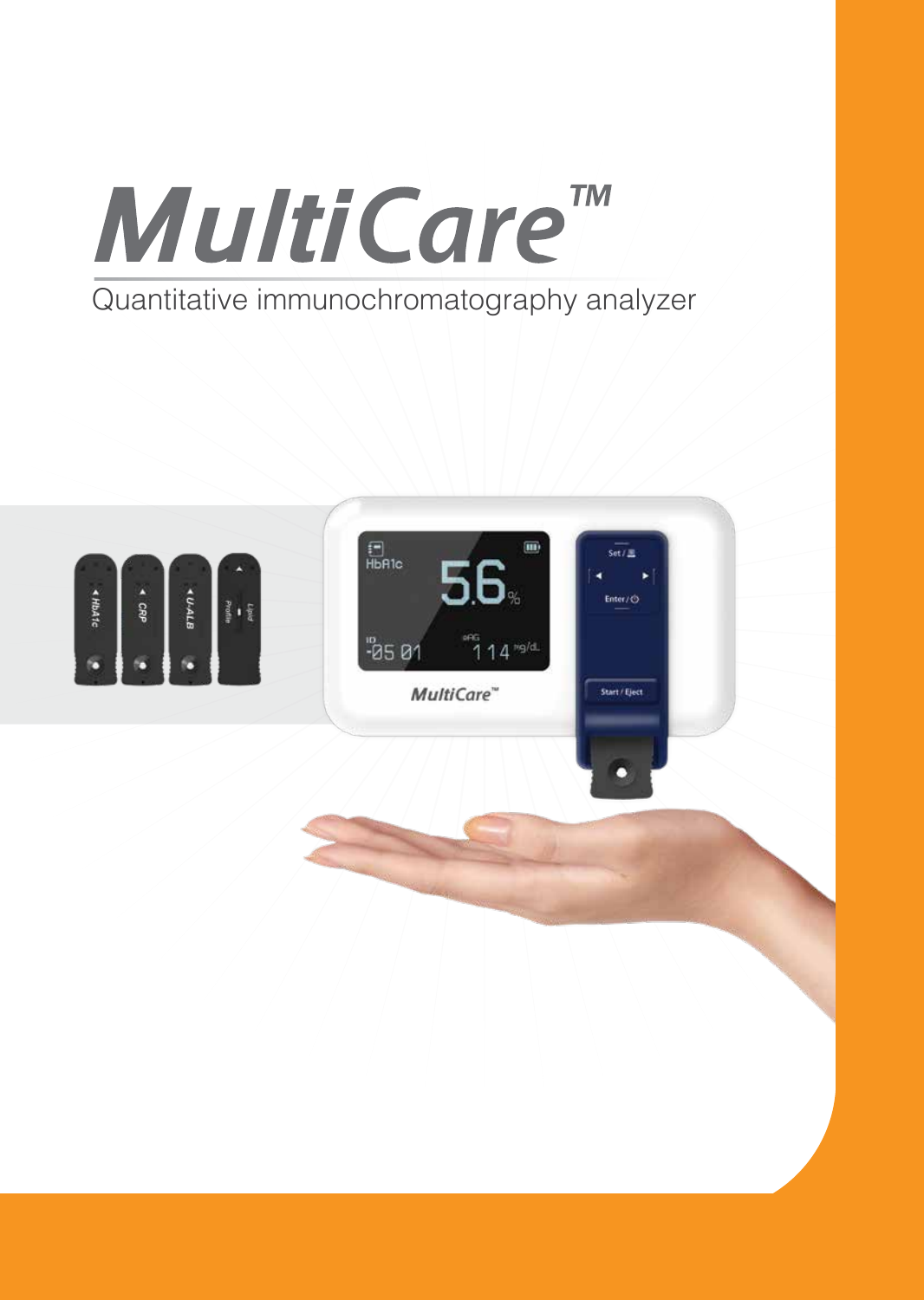# **Test items**

|            | $\triangle$ HbA1c | <b><sup>O</sup></b> MultiCare <sup>™</sup> HbA1c<br>- Sample : Whole blood<br>- Sample volume : 5 µl<br>- Measurement range : 4.0-15.0 %<br>- Testing time : 3 min.                                                                                                 |
|------------|-------------------|---------------------------------------------------------------------------------------------------------------------------------------------------------------------------------------------------------------------------------------------------------------------|
|            | <b>CRP</b>        | <b><sup>O</sup></b> MultiCare <sup>™</sup> CRP<br>- Sample: Whole blood, Serum, Plasma<br>- Sample volume : 5 µl<br>- Measurement range : Whole blood: 3-150 mg/L<br>Serum, Plasma: 3-120 mg/L<br>- Testing time : 3 min.                                           |
| MultiCare" | $4 U-ALB$         | • MultiCare™ U-Albumin<br>- Sample : Urine<br>- Sample volume : 3 µl<br>- Measurement range : 5-300 mg/L<br>- Testing time : 3 min.                                                                                                                                 |
|            | Lipid<br>Profile  | <sup>O</sup> MultiCare <sup>™</sup> Lipid Profile<br>-Sample : Whole blood, Serum, Plasma<br>-Sample volume : 35 ul<br>-Measurement range : TC : 100 - 450 mg/dL<br>TG: 45 - 650 mg/dL<br>HDL: 25 - 95 mg/dL<br>Cal. LDL, LDL/HDL, non-HDL<br>-Testing Time : 3min. |

# **Analyzer Specifications**

| Method                       | Quantitative Immunochromatography   |  |
|------------------------------|-------------------------------------|--|
| Dimension                    | 163 mm x 96 mm x 52 mm              |  |
| Weight                       | 500g                                |  |
| Display                      | <b>LCD</b>                          |  |
| Data transfer                | Mini USB cable, Bluetooth(optional) |  |
| <b>Storage Capacity</b>      | 999 Patient Data                    |  |
| <b>Operating Temperature</b> | 15-32 °C / 59-90 °F                 |  |
| Humidity                     | 30-80 %                             |  |
| Test kit storage temperature | 2-30 °C / 36-86 °F                  |  |
| <b>Optional Accessories</b>  | Thermal printer, Barcode Scanner    |  |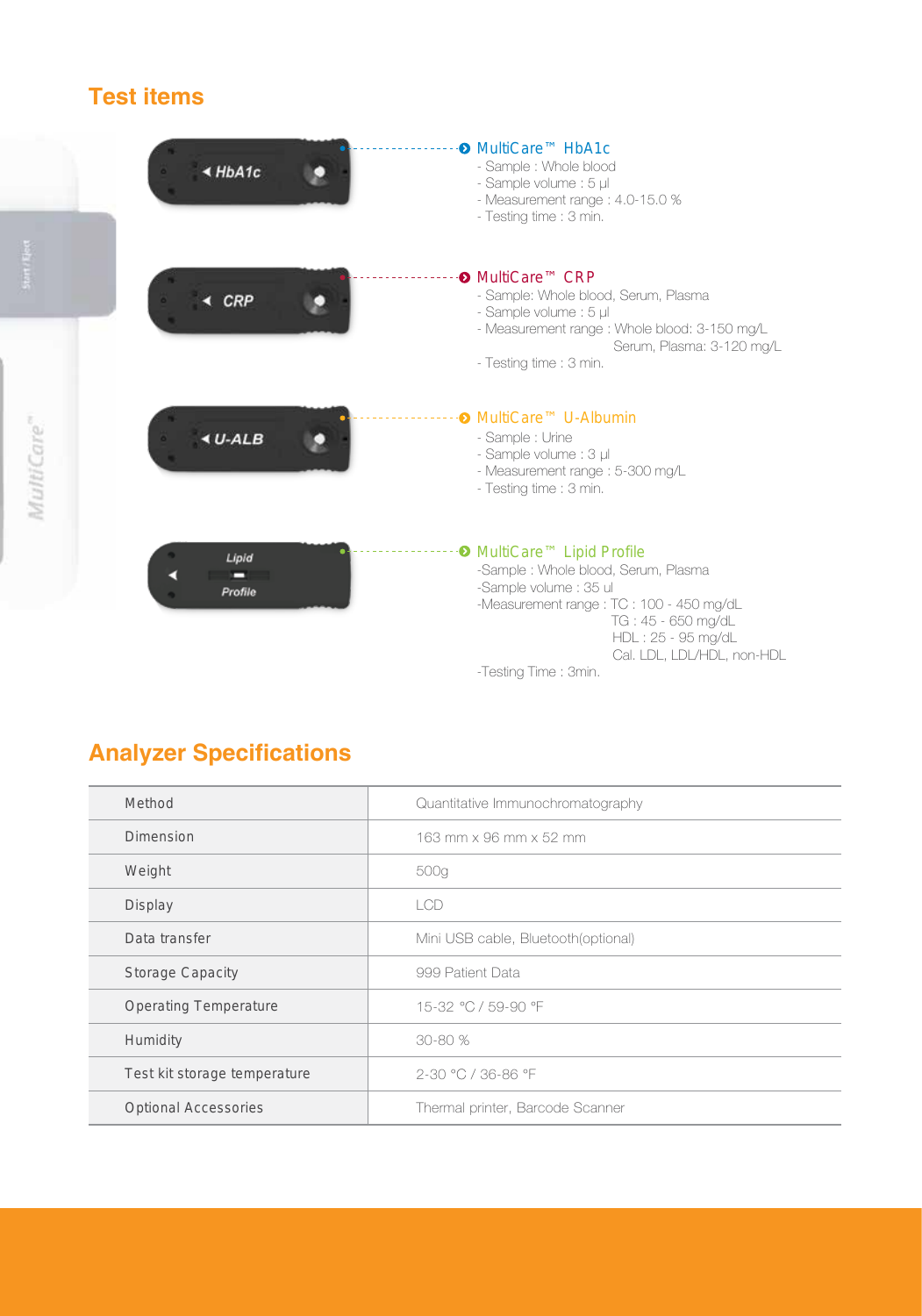## **Simple. Efficient. Reliable.**



### **Test procedure**

## **HbA1c, CRP, U-Albumin**







Apply mixed sample to the



Check the result after 4 3 minutes.



### **Lipid Profile**

Insert a Lipid Profile test panel. After white calibration, remove the test panel. 1 After white calibration, remove 2 Take 35ul of whole blood 3 panel and insert it again<br>the test panel. 4 (Serum/plasma)



Take 35ul of whole blood (Serum/plasma)



Apply the sample to the test panel and insert it again



Check the TC, TG, HDL, LDL, LDL/HDL and non-HDL rusults after 3 minutes.

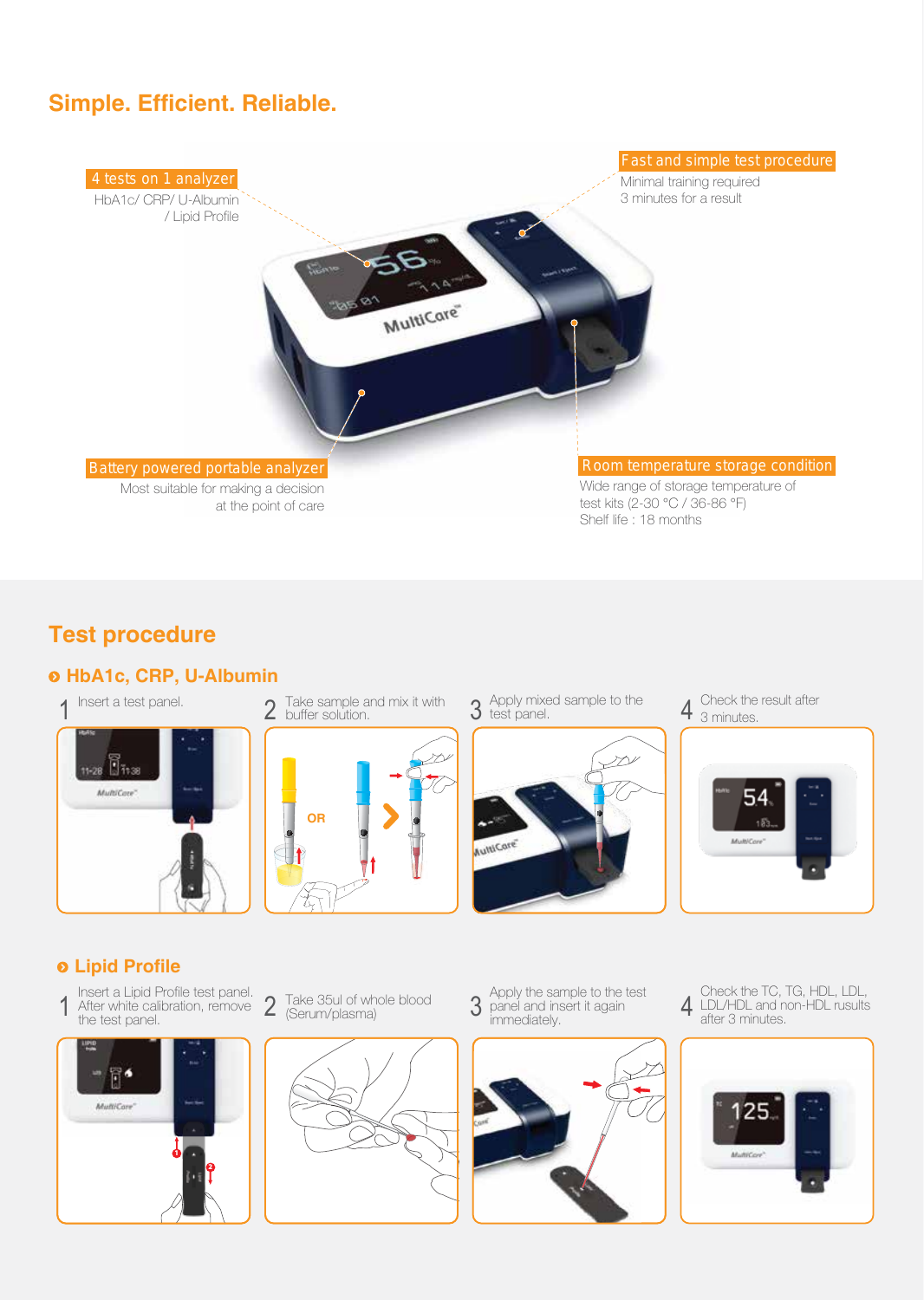#### **Why HbA1c?**

*HbA1c*

Two large-scale studies - the UK Prospective Diabetes Study (UKPDS) and the Diabetes Control and Complications Trial (DCCT) - demonstrated that improving HbA1c by 1% (or 11 mmol/mol) for people with type 1 diabetes or type 2 diabetes cuts the risk of microvascular complications by 25%.

Research has also shown that people with type 2 diabetes who reduce their HbA1c level by 1% are:

- **19%** less likely to suffer cataracts
- **16%** less likely to suffer heart failure
- **43%** less likely to suffer amputation or death due to peripheral vascular disease

#### $\circ$  **Standardization**

MultiCare™ is CE marked to meet the European IVD Directive and has been anchored to the IFCC Reference Method. The program is also certified by the NGSP as being traceable to the Diabetes Control and Complications Trial (DCCT).



#### $\theta$  Reference range

The HbA1c test measures your average blood glucose for the past 2 to 3 months.

| Normal             | less than 5.7% (less than 38.8mmol/mol)  |
|--------------------|------------------------------------------|
| <b>Prediabetes</b> | 5.7% to 6.4% (38.8mmol/mol~46.4mmol/mol) |
| <b>Diabetes</b>    | 6.5% or higher (47.5mmol/mol or higher)  |

*Lipid* i sin *Profile*

#### **High Cholesterol leads plaque in the arteries**

Everyone age 20 and older should have their cholesterol measured at least once every 5 year.It is best to have a blood test called a "lipoprotein profile" to find out their cholesterol numbers. This blood test is done after a 9-to 12-hours fast and gives informaiton about:

- Total Cholesterol
- LDL(BAD) cholesterol the main source of cholesterol buildup and blockage in the arterise
- HDL(GOOD) cholesterol helps keep cholesterol from building up in the arteries
- Triglycerides another form of fat in your blood

#### $Q$  Reference range

| The American National Cholesterol Education Program (NCEP) Adult<br>$\Box$<br>Treatment Panel (ATP) III recommends the following cut-off value: |                                                                                                                                                                     |                                                                 | $\Box$ The European Society of Cardiologists recommendes<br>the following:                                                          |
|-------------------------------------------------------------------------------------------------------------------------------------------------|---------------------------------------------------------------------------------------------------------------------------------------------------------------------|-----------------------------------------------------------------|-------------------------------------------------------------------------------------------------------------------------------------|
| <b>IDI</b> Cholesterol                                                                                                                          | $<$ 100 mg/dL $(2.56$ mmol/L)<br>100-129 mg/dL (2.56-3.3 mmol/L)<br>130-159 mg/dL (3.3-4.0 mmol/L)<br>160-189 mg/dL (4.1-4.85 mmol/L)<br>$>189$ mg/dL (4.85 mmol/L) | optimal<br>near optimal<br>borderline high<br>high<br>very high | $LDL$ Cholesterol < 3 mmol/L (115 mg/dL)<br>$HDL$ Cholesterol $> 1$ mmol/L (40 mg/dL)<br>Total Cholesterol $<$ 5 mmol/L (190 mg/dL) |
| HDI Cholesterol                                                                                                                                 | $<$ 40 mg/dL $(1.01$ mmol/L)<br>40 mg/dL (1.01-1.54 mmol/L)<br>>60 mg/dL (1.54 mmol/L)<br>$<$ 200 mg/dL $(5.1$ mmol/L)                                              | low<br>borderline<br>desirable<br>desirable                     | *Resource : NIH Publication No.                                                                                                     |
| <b>Total Cholesterol</b>                                                                                                                        | $<$ 200 mg/dL $(5.1$ mmol/L)<br>200-240 mg/dL (5.1-6.1 mmol/L)<br>$>240$ mg/dL (6.1 mmol/L)                                                                         | desirable<br>borderline high<br>high                            | 05-3290 Originally printed May<br>2001/ Reviseed June 2005                                                                          |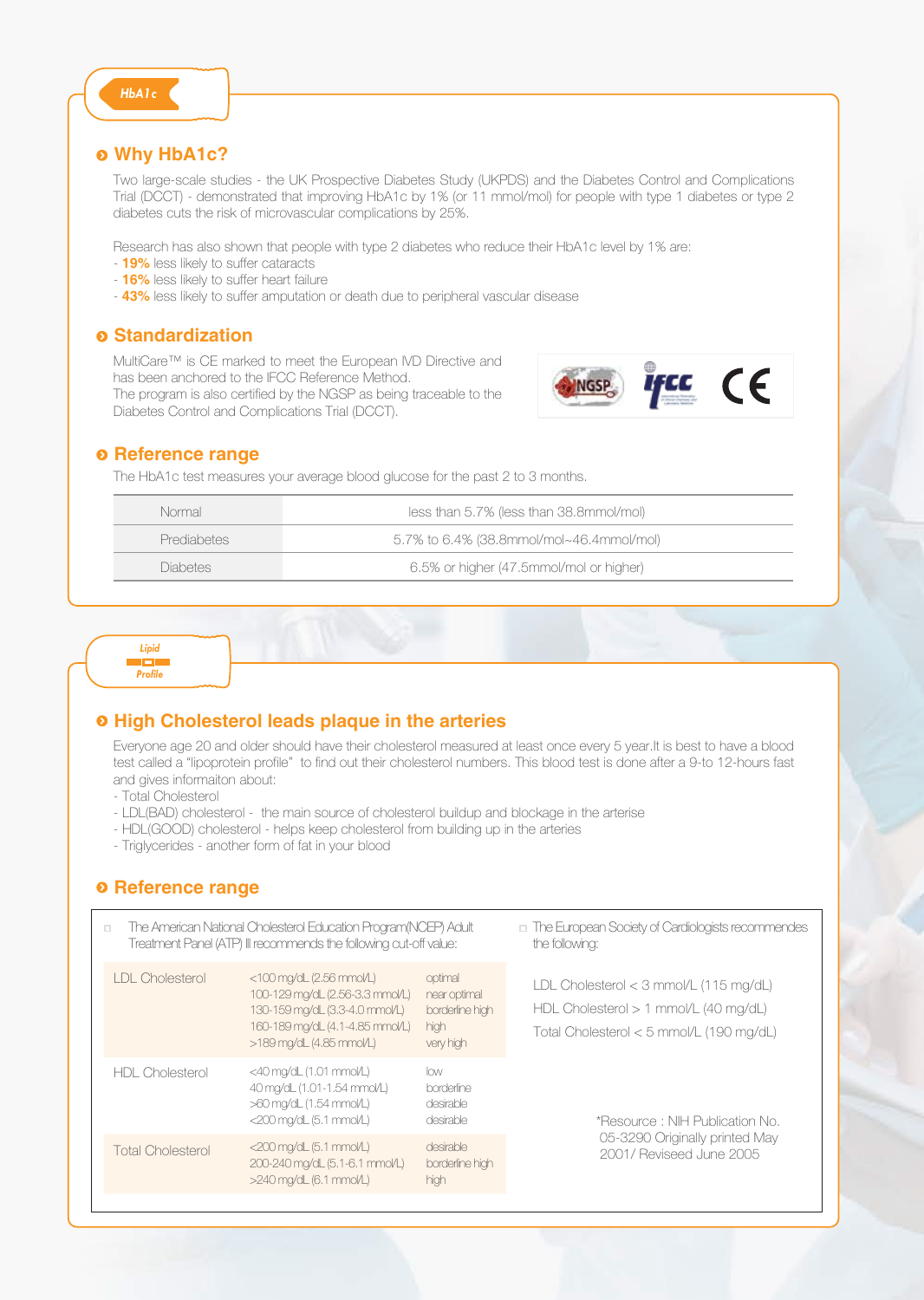#### **The acute phase response**

CRP is one of a group of substances known as "acute phase reactants." Among all acute-phase reactants, CRP rises the fastest and is the most reliable indicator of clinical disease and its severity.

- An increased CRP may be due to:
- Inflammatory disorders eg> inflammatory arthritis, vasculitis, Crohn's disease
- Tissue injury or necrosis- eg> burns, necrosis, myocardial infarction, pulmonary embolus
- Infections
- Malignancy
- Tissue refection

#### **Reduce unnecessary antibiotic prescribing**

Many study shows that CRP testing in patients with acute cough/RTI many reduce antibiotic prescribing as CRP is increased by bacterial infections and generally less elevated in viral infections.

Upper respiratory tract infections (URTI) are mostly caused by virus in about 80% of cases. Antibiotic misuse for viral URTI is a serious problem that results in resistant strains of bacteria.

Careful use and interpretation of CRP testing in patients with RTI has the potential to benefit patients and to help GPs in the important struggle against antibiotic resistance.

#### **CRP as an indicator of severity**



*U-ALB*

#### **The usefulness of point of care testing for diagnosing and managing albuminuria**

Urine albumin test can be used in many conditions including;

- Diabetic kidney disease.
- High blood pressure
- Congestive heart failure
- Metabolic syndrome
- kidney damage from nephrotic syndrome
- Cardiovascular disease

#### **Nephropathy screening tool for diabetes**

ADA recommends diabetes should have a urine test for albuminuria at least once a year.

- Type 1 patients with ≥5-yr diabetes duration
- All type 2 patients starting at diagnosis

#### $\odot$  **Reference range**

| Reference range (with normal urine volume) |             |  |
|--------------------------------------------|-------------|--|
| Normal values                              | $<$ 30 mg/L |  |
| Microalbuminuria                           | 20-200 mg/L |  |
| Clinical albuminuria                       | > 200 mg/L  |  |

*CRP*